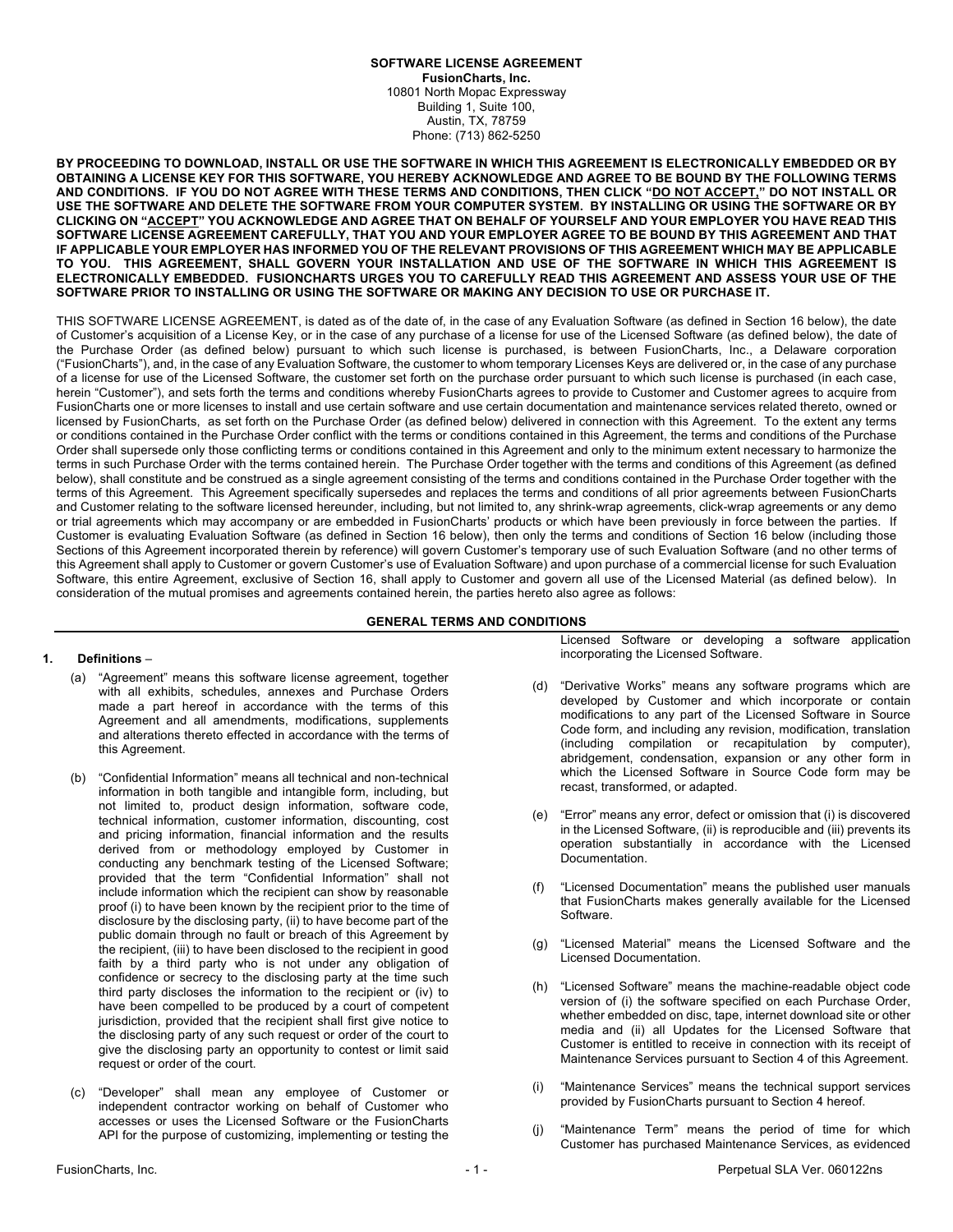by the Purchase Order delivered by Customer in connection therewith, together with all renewals effected in accordance with Section 4 of this Agreement.

- (k) "Named Application" means any application, program, or software product that is developed by Customer and set forth on a Purchase Order.
- "Packaged Software Product" refers to a single software application or suite of commercial software applications built to be used by clients or customers of Customer or any other business or consumer end user and is installed on such end user's premises (and not deployed as a SaaS or cloud-hosted application).
- (m) "Purchase Order" means (i) FusionCharts' standard price quote, purchase order, order form or purchase confirmation (including any purchase confirmation delivered electronically through an online store owned or controlled by FusionCharts or its subsidiaries), as such document may be amended, supplemented or modified from time to time in accordance with this Agreement or (ii) any other non-FusionCharts price quote, purchase order, order form or purchase confirmation delivered by Customer to FusionCharts but solely to the extent permitted by and delivered in accordance with Section 15.
- (n) "Source Code" means, computer programming code or any computer instructions necessary to compile the Licensed Software.
- (o) "Update" means any revision, enhancement, improvement or modification to or programming fix for the Licensed Software or Licensed Documentation which FusionCharts makes generally available, incorporates into and makes a part of the Licensed Software or Licensed Documentation and does not separately price or market.

### **2. LICENSE** –

- (a) **Use** Subject to the terms and conditions of this Agreement including, but not limited to the applicable licensing restrictions set forth in Section 2(b) below, and subject further to Customer's full compliance herewith and according to the scope, time period and other terms indicated on the applicable Purchase Order delivered in connection with this Agreement, FusionCharts hereby grants Customer and Customer hereby accepts from FusionCharts, a perpetual, non-exclusive and non-transferable right and license to install the Licensed Software on computer hardware that is owned or operated by or on behalf of Customer, to access, use, copy, modify or create Derivative Works based upon the Licensed Material in accordance with the applicable restrictions and conditions contained in this Agreement and to copy the Licensed Material as permitted by this Agreement; provided, that in no event shall Customer create any Derivative Work that is competitive with or offers substantially the same functionality as the Licensed Software or any other product or software application commercially offered by FusionCharts. Customer's right to use the Licensed Material shall extend to use by third parties under a written agreement with Customer to provide outsourcing services for Customer's own internal business operations; provided, that (i) such third parties have agreed to abide by the terms of this Agreement and (ii) Customer shall remain primarily liable for all acts and omissions by such third parties.
- (b) **License Usage and Restrictions**  Customer acknowledges and agrees that, as between Customer and FusionCharts, FusionCharts or its subsidiaries owns and shall continue to own all right, title, and interest in and to the License Material, including associated intellectual property rights under copyright, trade secret, patent, or trademark laws. This Agreement does not grant Customer any ownership interest in or to the Licensed Material, but only a limited right and license to install and use the Licensed Software and to use the Licensed Materials in accordance with the terms of this Agreement and each applicable Purchase Order. Customer further acknowledges and agrees that the licenses granted hereunder and the restrictions applicable to Customer's installation and use of the License Software will vary according to the type of Licensed Software

purchased by Customer and the type of license purchased by Customer. One or more of the restrictions set forth in this Section 2 may apply to the Licensed Software depending upon the type of licensed purchased and the terms contained in the applicable Purchase Order relating to the Licensed Software. Customer is encouraged to carefully review all terms and restrictions contained in this Section 2 and each Purchase Order. Customer hereby agrees to the following license restrictions and conditions applicable to the Licensed Software as set forth in the Purchase Orders delivered by Customer under this Agreement:

- (i) For all Licensed Software made generally available by FusionCharts and licensed hereunder by Customer on a "Basic License" basis, Customer may designate one (1) Developer in Customer's organization (the "Named Developer") per license (with no right to transfer to another Developer) who shall have the right to test, implement, customize and create Derivative Works from the Licensed Software in order to incorporate the Licensed Software in no more than one (1) Named Application, provided that such Named Application (a) is solely an on-premise installation (not a SaaS or cloud-hosted application), and (b) be used for Customer's internal business purposes only and cannot be distributed to any person, or entity outside of the Customer's organization, whether for or without a fee;
- (ii) For all Licensed Software made generally available by FusionCharts and licensed hereunder by Customer on a "Pro License" basis, Customer may install and operate such Licensed Software on a network to be used concurrently on different computers by up to five (5) Named Developers per license purchased by Customer (which may be transferred to other Developers within Customer's organization upon prior written notice to FusionCharts) who shall have the right to test, implement, customize and create Derivative Works from the Licensed Software in order to incorporate the Licensed Software in no more than one (1) Named Application, provided that such Named Application (a) may be an on-premise installation or a SaaS or cloud-hosted application, and (b) may only be used for Customer's internal business purposes only and cannot be distributed to any person, or entity outside of the Customer's organization, whether for or without a fee. Subject to Section 2(c) below, Customer shall be entitled to receive the Licensed Software in Source Code form;
- (iii) For all Licensed Software made generally available by FusionCharts and licensed hereunder by Customer on an "Enterprise License" basis, Customer may install and operate such Licensed Software on a network to be used by up to ten (10) Named Developers per license purchased by Customer (which may be transferred to other Developers within Customer's organization upon prior written notice to FusionCharts) who shall have the right to test, implement, customize and create Derivative Works from the Licensed Software in order to incorporate the Licensed Software in no more than one (1) Named Application, provided that such Named Application is either (a) an on-premise installation or a SaaS or cloud-hosted application used for Customer's internal business purposes only and cannot be distributed to any person, or entity outside of the Customer's organization, whether for or without a fee, or (b) distributed as a Packaged Software Product that is embedded as part of Customer's software product. Subject to Section 2(c) below, Customer shall be entitled to receive the Licensed Software in Source Code form; and
- FusionCharts, Inc. **2 2 Perpetual SLA Ver. 060122ns** (iv) For all Licensed Software made generally available by FusionCharts and licensed hereunder by Customer on an "Enterprise Plus License" basis, Customer may install and operate such Licensed Software on a network to be used by the number of Named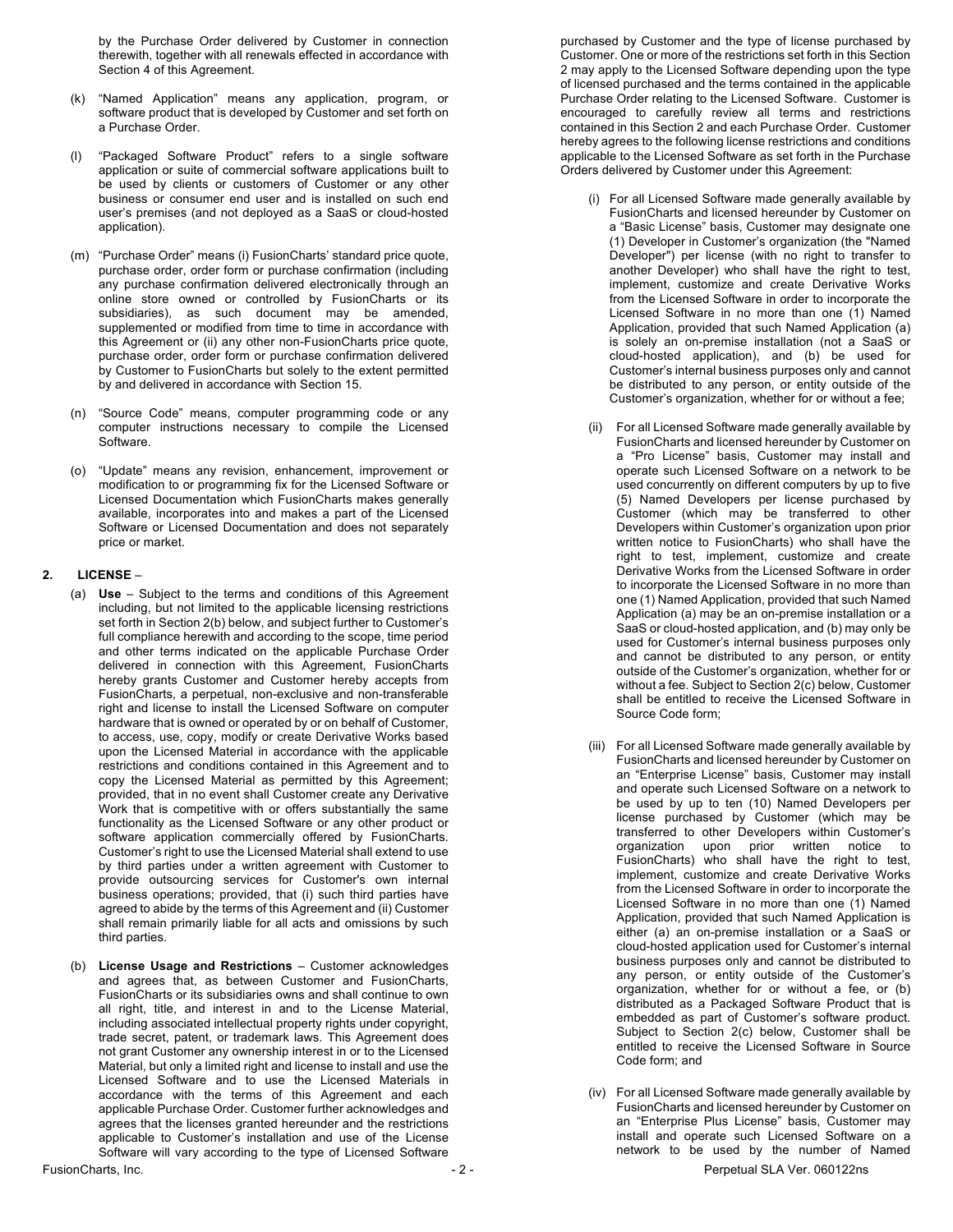Developers per license as set forth in a Purchase Order (which may be transferred to other Developers within Customer's organization upon prior written notice to FusionCharts) who shall have the right to test, implement, customize and create Derivative Works from the Licensed Software in order to incorporate the Licensed Software in the number of Named Applications set forth in the applicable Purchase Order, provided that such Named Applications are either (a) an on-premise installation or a SaaS or cloud-hosted application used for Customer's internal business purposes only and cannot be distributed to any person, or entity outside of the Customer's organization, whether for or without a fee, or (b) distributed as a Packaged Software Product that is embedded as part of Customer's software product. Subject to Section 2(c) below, Customer shall be entitled to receive the Licensed Software in Source Code form.

Each license is bound to the Named Application set forth on the applicable Purchase Order and may not be reused on other applications, programs or software products. In no event may a Packaged Software Product be distributed as a SaaS or cloud-hosted application.

(c) **Additional Terms Governing Source Code** – The following additional terms and conditions contained in this Section  $2(c)$ shall apply to all Licensed Software licensed to Customer by FusionCharts that include a right to receive the Licensed Software in Source Code form:

(i) Customer may make modifications, enhancements, Derivative Works and/or extensions to such Source Code; provided however Customer shall not grant, either expressly or impliedly, any rights, title, interest, or licenses to any such modifications, enhancements, Derivative Works and/or extensions to any third party. Customer hereby agrees to assign all right, title and interest in and to such modifications, enhancements, Derivative Works and/or extensions that may be made to the licensed Source Code to FusionCharts. Customer shall not distribute any portion of the Licensed Software in Source Code form, or any modification, enhancement, Derivative Work and/or extension thereto, in Source Code form.

(ii) The Source Code is provided to the Customer for the purpose of modification, education and troubleshooting. Under no circumstances shall any portion of the Source Code be distributed, disclosed or otherwise made available to any third party without the express, prior written consent of FusionCharts. Under no circumstances may the Licensed Software in Source Code form be used in whole or in part, as the basis for creating a product that provides the same or similar, or substantially the same or similar, functionality as any FusionCharts product, FusionCharts' affiliates' product or that competes in any manner with FusionCharts products or FusionCharts' affiliates' products.

(d) **Copies & Disaster Recovery** -- Customer may make a reasonable number of back-up archival copies of the Licensed Software. In the event of any outage that results in the complete failure of the computer system upon which Customer has installed the Licensed Software, Customer's right to use the Licensed Software shall include, during the pendency of such outage, the temporary right to use the Licensed Software in a replacement computing environment substantially similar to the original computing environment upon which the Licensed Software was installed immediately prior to such outage. Customer shall reproduce all confidentiality and proprietary notices on each of the copies permitted hereunder and maintain an accurate record of the location of each of the copies. Customer shall not otherwise copy or duplicate the Licensed Material. Customer shall not reverse engineer, disassemble, translate, modify, adapt, or decompile the Licensed Material or apply any procedure or process to the Licensed Material in order to ascertain, derive, and/or appropriate the source code or source listings for the Licensed Software or any trade secret or other proprietary information contained in the Licensed Software.

- (e) **Maintenance Optional** Customer's right to use the Licensed Software shall survive any election by Customer to terminate or not renew Maintenance Services from FusionCharts.
- (f) **Other Services**  All licenses and Maintenance Services purchased by Customer in respect of the Licensed Material shall be governed by this Agreement, together with the applicable Purchase Orders delivered hereunder. Unless otherwise agreed by the parties in writing, all other services purchased by Customer in respect of the Licensed Software, if any, including implementation services, training services and professional services (collectively, "Ancillary Services"), shall be governed solely by a separate written mutually acceptable services agreement entered into by the parties or, in the absence of such agreement, FusionCharts' standard professional services agreement, and acceptance of the Licensed Material shall not be contingent upon Customer's acceptance of any such Ancillary Services.

### **3. DELIVERY AND PAYMENT TERMS** –

- (a) **Delivery** All Licensed Material shall be delivered by FusionCharts to Customer via electronic delivery using a secure internet download site. Ownership of the all licenses purchased hereunder and risk of loss for the related Licensed Materials shall be deemed to have passed to Customer once FusionCharts has made the Licensed Material available for download by Customer, notified Customer of the availability of the Licensed Material for download and provided Customer with License Keys necessary for the installation and operation of the Licensed Software.
- (b) **Payment** Upon delivery of a Purchase Order by Customer, FusionCharts shall deliver an invoice to Customer specifying the license fees and Maintenance Services fees payable pursuant to such Purchase Order. Customer shall pay all license fees and Maintenance Services fees specified therein within thirty (30) days of Customer's receipt of such invoice. In the event that Customer elects to pay any fees due hereunder with a credit card, (i) Customer is required to provide FusionCharts with a valid form of credit card payment and to keep all such credit card information current and accurate in respect of all renewal fees, (ii) Customer shall promptly notify FusionCharts if its credit card has changed or has been declined and (iii) Customer hereby consents to FusionCharts automatically processing and charging all fees due by Customer hereunder, including all renewal subscription fees, to the credit card submitted by Customer. All fees payable by Customer in respect of such Ancillary Services may be separately invoiced. Customer's payment obligation with respect to all license fees and Maintenance Services fees owing hereunder shall be independent of the provision of Ancillary Services, whether or not such Ancillary Services are separately invoiced. Any late payment of any amount owing hereunder shall accrue interest at a rate equal to the lesser of (i) 15% per annum and (ii) the maximum rate permitted by law.
- (c) **Taxes** All payments referred to in this Agreement are exclusive of value added tax, sales tax and any other applicable taxes, duties or imposts which (with the exception only of those based on FusionCharts' income) shall also be payable by Customer in accordance with applicable law.

**4. MAINTENANCE** – FusionCharts does not warrant that the Licensed Software will operate error-free or may be used error-free. Upon Customer's payment of the Maintenance Services fees associated with the Maintenance Term purchased by Customer for the Licensed Software specified in a Purchase Order, FusionCharts shall provide Maintenance Services in accordance with this Section 4 and in accordance with any additional Maintenance Services terms specified in such Purchase Order.

(a) **Maintenance Agreement** – FusionCharts or its authorized representative will provide Maintenance Services for the Licensed Software during each Maintenance Term. Maintenance Services includes problem determinations, reasonable problem resolutions, provisioning of software program temporary fixes and new releases. Maintenance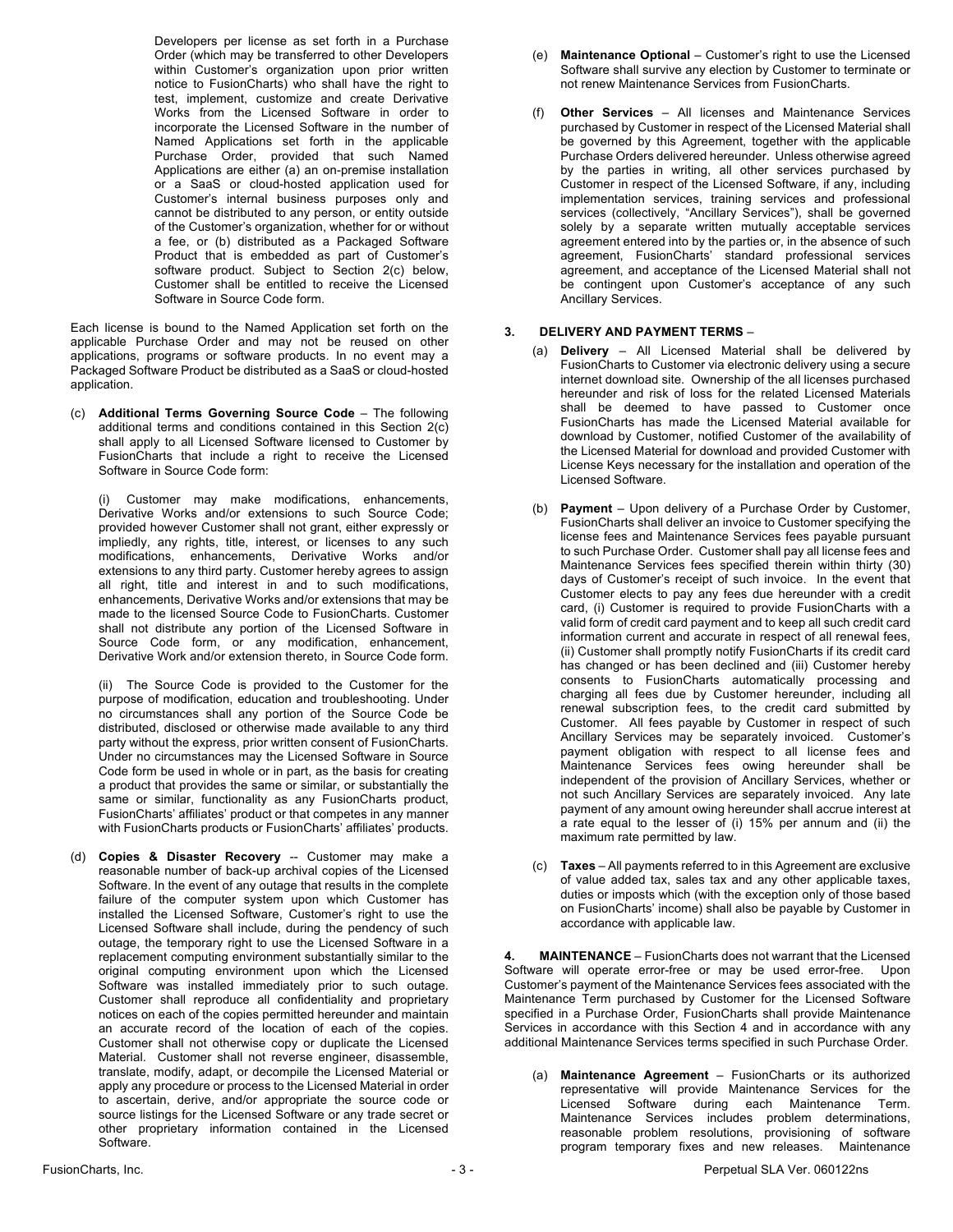Services shall also include the additional Maintenance Service terms expressly set forth in writing in the Purchase Order delivered by Customer, which are hereby incorporated herein by reference. Maintenance Services shall entitle Customer to receive, at no additional cost, all Updates.

- (b) **Additional Maintenance Term** Upon expiration of each Maintenance Term, Maintenance Services shall automatically renew for an additional 12-month Maintenance Term and FusionCharts will invoice Customer unless FusionCharts or its authorized representative is notified by Customer in writing at least sixty (60) days prior to the expiration of the current Maintenance Term that Customer will not purchase Maintenance Services for another Maintenance Term.
- (c) **Reinstatement** If Customer terminates Maintenance Services or elects not to renew Maintenance Services, Customer may, at its option, purchase Maintenance Services within one year of such termination or non-renewal by providing notice to FusionCharts and making payment of FusionCharts' thencurrent list maintenance fees for the upcoming 365-day period plus an amount equal to 1.5 times the Maintenance Services fees that would have accrued during the period subsequent to such termination or non-renewal, had Customer not terminated or elected not to renew Maintenance Services.

**5. PROPRIETARY RIGHTS** – Customer shall not acquire, by virtue of this Agreement, any right or license other than as expressly provided herein. Customer shall not reproduce the Licensed Material or other confidential or proprietary information of FusionCharts, except as provided in this Agreement. All proprietary rights in and to the Licensed Material and all Evaluation Software (as defined in Section 16 below), all derivatives, translations, modifications, adaptations, improvements, enhancements or developments thereof and all confidential or proprietary information of FusionCharts, including without limitation, all rights under and with respect to patents, copyrights, trademarks and rights under the trade secret laws of any jurisdiction shall remain the sole property of FusionCharts or its applicable licensor, whether recognized by or perfected under applicable local law. Customer shall promptly notify FusionCharts of any infringement of FusionCharts' proprietary rights of which it becomes aware.

### **6. LIMITED WARRANTIES**

- (a) **Warranty -** FusionCharts warrants to Customer that during the first thirty (30) days after purchase of the Licensed Software (the "Warranty Period") such Licensed Software will perform substantially as described in the accompanying Licensed Documentation. FusionCharts does not warrant that (i) the Licensed Software will satisfy or may be customized to satisfy any of Customer's requirements or any other particular use or (ii) the use of the Licensed Software will be uninterrupted or errorfree. Laws from time to time in force may imply warranties that cannot be excluded or can only be excluded to a limited extent. This Agreement shall be read and construed subject to any such statutory provisions.
- (b) **Remedies**  If (i) at any time during a Maintenance Term, the Licensed Software contains Errors which make the Licensed Software unable to perform substantially as described in the accompanying Licensed Documentation or (ii) during the Warranty Period, FusionCharts breaches the warranty set forth in clause (a) above, then Customer shall promptly notify FusionCharts of such Error or breach and FusionCharts shall (A) use all commercially reasonable efforts to correct such Error or breach within thirty (30) days of notification or (B) provide Customer within thirty (30) days of notification with a plan acceptable to Customer for correcting such Error or breach. If such Error or breach is not corrected or if an acceptable plan for correcting such Error or breach is not established within such thirty (30) day period, FusionCharts shall replace the defective Licensed Software or, if not practicable, accept the return of the defective Licensed Software and refund to Customer the amount paid for the defective Licensed Software, less depreciation based on a 3-year straight line schedule. FusionCharts' obligations under this Section 6(b) shall be waived in the event such Error or breach is due to (I) any defect in or

misconfiguration of the computer hardware upon which the Licensed Software is installed, (II) improper handling or use of the software media by Customer, or (III) an unauthorized alteration, revision or configuration of the Licensed Software or to Customer's computer system by Customer or its employees. Customer acknowledges that this Section 6(b) sets forth Customer's sole and exclusive remedy, and FusionCharts' and its authorized representatives' sole and exclusive liability, for any breach of warranty, Error or failure of the Licensed Software to function properly.

**(c) Disclaimer – EXCEPT AS EXPRESSLY PROVIDED IN THIS AGREEMENT, ALL WARRANTIES, REPRESENTATIONS, INDEMNITIES AND GUARANTEES WITH RESPECT TO THE LICENSED MATERIAL, WHETHER EXPRESS OR IMPLIED, ARISING BY LAW, CUSTOM, PRIOR ORAL OR WRITTEN STATEMENTS BY FUSIONCHARTS OR ITS AUTHORIZED REPRESENTATIVES OR OTHERWISE (INCLUDING, BUT NOT LIMITED TO ANY WARRANTY OF MERCHANTABILITY OR FITNESS FOR PARTICULAR PURPOSE) ARE HEREBY OVERRIDDEN AND DISCLAIMED.**

### **7. INDEMNITY**

- (a) **Indemnity** Subject to this Section 7 and Section 8 below, FusionCharts agrees to indemnify, defend and hold harmless Customer from and against all claims, damages, losses, liabilities and expenses (including, but not limited to, reasonable attorneys' fees) arising out of any claim by a third party asserting that the Licensed Material or any of Customer's use thereof, infringes upon any third party's patent, copyright or trademark, provided that (i) Customer promptly notifies FusionCharts in writing no later than thirty (30) days after Customer's notice of any potential claim, (ii) Customer permits FusionCharts to defend, compromise or settle the claim, and provided further that no settlement intended to bind Customer shall be made without Customer's prior written authorization and (iii) Customer gives FusionCharts all available information, reasonable assistance, and authority to enable FusionCharts to do so.
- (b) **Alternative Remedy** If a claim described in Paragraph 7(a) may or has been asserted, Customer will permit FusionCharts, at FusionCharts' option and expense, to (i) procure the right to continue using the Licensed Material, (ii) replace or modify the Licensed Material to eliminate the infringement while providing functionally equivalent performance or (iii) accept the return of the Licensed Material and refund to Customer the amount actually paid to FusionCharts or its authorized representative for such Licensed Material, less depreciation based on a 3-year straight-line depreciation schedule.
- **(c) Limitation** FusionCharts shall have no indemnity obligation to Customer hereunder if the violation or infringement claim results from (i) a correction or modification of the Licensed Material not provided by FusionCharts or its authorized representative, (ii) the failure to promptly install an Update, (iii) the combination of the Licensed Software with other non-FusionCharts software and (iv) continuing the allegedly infringing activity after receiving written notice of such infringement claim from FusionCharts.

**8. NO CONSEQUENTIAL DAMAGES - UNDER NO CIRCUMSTANCES WILL FUSIONCHARTS OR ITS AUTHORIZED REPRESENTATIVES BE LIABLE FOR ANY CONSEQUENTIAL, INDIRECT, SPECIAL, PUNITIVE, EXEMPLARY OR INCIDENTAL DAMAGES, WHETHER FORESEEABLE OR UNFORESEEABLE, BASED ON CLAIMS BY CUSTOMER OR ANY THIRD PARTY (INCLUDING, BUT NOT LIMITED TO, CLAIMS FOR LOSS OF DATA, GOODWILL, PROFITS, USE OF MONEY OR USE OF THE LICENSED MATERIAL, INTERRUPTION IN USE OR AVAILABILITY OF DATA, STOPPAGE OF OTHER WORK OR IMPAIRMENT OF OTHER ASSETS), ARISING OUT OF BREACH OF EXPRESS OR IMPLIED WARRANTY, BREACH OF CONTRACT, BREACH OF ANY INTELLECTUAL PROPERTY RIGHT, MISREPRESENTATION, NEGLIGENCE, STRICT LIABILITY IN TORT OR OTHERWISE, EXCEPT ONLY IN THE CASE OF PERSONAL INJURY WHERE AND TO THE EXTENT THAT APPLICABLE LAW REQUIRES SUCH LIABILITY. IN NO EVENT WILL THE AGGREGATE LIABILITY INCURRED IN ANY ACTION OR PROCEEDING BY FUSIONCHARTS OR ITS AUTHORIZED**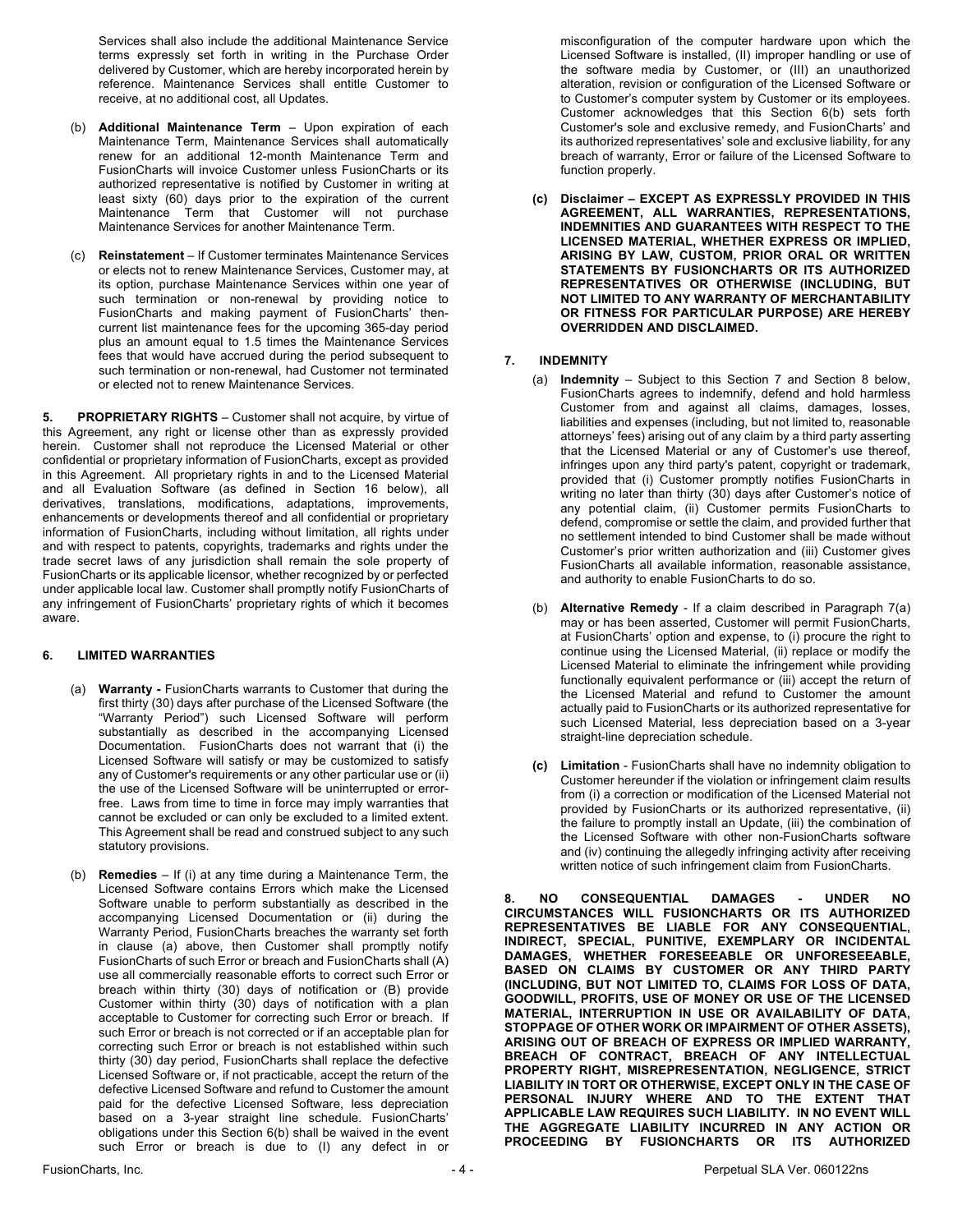**REPRESENTATIVE EXCEED THE TOTAL AMOUNT ACTUALLY PAID BY CUSTOMER FOR THE SPECIFIC LICENSED SOFTWARE THAT DIRECTLY CAUSED THE DAMAGE.**

# **9. CONFIDENTIALITY**

- (a) **Confidentiality.** Customer acknowledges that the Licensed Materials incorporate confidential and proprietary information developed or acquired by or licensed to FusionCharts and that all results of testing of the Licensed Software, whether performed by Customer or another third party, are confidential. In no event will Customer publish or disclose the results of any testing or performance specifications of the Licensed Software without FusionCharts' express prior written consent. A party that receives Confidential Information (the "Receiving Party") from the other party (the "Disclosing Party") shall not: (i) export or reexport (within the meaning of US laws or other export control laws or regulations) any Confidential Information, except in strict compliance with US laws; (ii) reverse engineer any Confidential Information; or (iii) disclose or make available the Disclosing Party's Confidential Information to any of the Receiving Party's employees, agents, contractors or consultants or to any third parties, except those that have agreed in writing to be bound by terms and conditions substantially similar to, and no less restrictive with respect to limitations on use and disclosure, than those contained in this Agreement and each of which have a "need to know" in order to carry out the purposes set forth in this Agreement. Each party shall take all reasonable precautions necessary to safeguard the confidentiality of all Confidential Information disclosed by the other party, including those precautions (A) taken by the disclosing party to protect its own Confidential Information and (B) which the disclosing party or its authorized representative may reasonably request from time to time. Neither party shall allow the removal or defacement of any confidentiality or proprietary notice placed on the Confidential Information disclosed by the disclosing party. The placement of copyright notices on Confidential Information shall not constitute publication or otherwise impair their confidential nature of such information.
- **(b) Disclosure -** If an unauthorized use or disclosure of the disclosing party's Confidential Information occurs within the recipient party's enterprise, the recipient party will immediately notify the disclosing party or its authorized representative and take, at recipient party's expense, all steps which may be available to recover such Confidential Information and to prevent its subsequent unauthorized use or dissemination.

**10. TERMINATION** – Upon prior written notice to FusionCharts, Customer may terminate this Agreement without any right to refund, except as otherwise expressly set forth in this Agreement. If Customer or any of Customer's employees, consultants, authorized representatives or permitted third parties breach any term or condition of this Agreement, FusionCharts may terminate this Agreement, without judicial or administrative resolution or obligation to refund. This Agreement will terminate automatically if Customer ceases to do business, becomes insolvent, goes or is put into receivership or liquidation, passes a resolution for its winding up (other than for the purpose of reconstruction or amalgamation) or for any of the foregoing, makes an arrangement for the benefit of its creditors, enters into bankruptcy, suspension of payments, moratorium, reorganization or any other proceeding that relates to insolvency or protection of creditors' rights or takes or suffers any similar action in consequence of debt. Upon the termination of this Agreement for any reason, all rights granted to Customer hereunder will cease, and Customer will promptly (i) purge the Licensed Software and any related Updates from all of Customer's computer systems, storage media and other files, (ii) destroy the Licensed Material and all copies thereof and (iii) deliver to FusionCharts an affidavit certifying that Customer has complied with these termination obligations. The provision of Sections 1, 3, 8 through 12, 14, 15 and 17 shall survive the termination of this Agreement.

**11. U.S. EXPORT RESTRICTIONS** – Customer acknowledges that the Licensed Materials and all related technical information, documents and materials are subject to export controls under the U.S. Export Administration Regulations. Customer covenants and agrees to comply with all import and export control regulations of the United States with

respect to the Licensed Material. Customer acknowledges that it may not re-export or divert the Licensed Material or any related technical information, document or material, or direct derivatives thereof, to any country set forth on the U.S. Department of Commerce's list of State Sponsors of Terrorism (currently, Cuba, Iran, North Korea, and Syria), including any future changes to the government's list of State Sponsors of Terrorism.

**12. EQUITABLE RELIEF** – The parties recognize that Sections 5, 9, 11 and 13 are necessary for the protection of the business and goodwill of the parties and are considered by the parties to be reasonable for such purpose. The parties agree that any breach of such Sections would cause the other party substantial and irreparable damage and therefore, in the event of any such breach, in addition to other remedies which may be available, the non-breaching party shall have the right to seek specific performance and other injunctive and equitable relief in a court of law.

**13. LICENSE KEY & USE REPORTING** – Customer acknowledges that a security code owned and controlled by FusionCharts or its subsidiaries (the "License Key") is required to render the Licensed Software operational on Customer's computer hardware. Upon use of a permanent License Key to install the Licensed Software on Customer's computer hardware, no other security code will be required for the Licensed Material to operate on such computer hardware in accordance with the terms and restrictions contained in this Agreement. Customer shall not attempt to crack, alter or otherwise derive the License Key. FusionCharts shall promptly provide Customer with all necessary License Keys upon purchase of the Licensed Software or upon any authorized transfer of the Licensed Software to any other hardware equipment permitted under Section 2 of this Agreement. FusionCharts reserves the right to gather data on license usage by Customer for each item of Licensed Software, including License Key numbers, server IP addresses, email addresses of users, domain counts and other information deemed relevant, to ensure that the Licensed Software is being used in accordance with the terms of this Agreement. FusionCharts expressly prohibits domain count overrides without prior written approval. Customer hereby consents to FusionCharts gathering and processing such usage information and agrees not to block, electronically or otherwise, the transmission of data required for compliance with this Agreement. Any unauthorized use of the Licensed Software by Customer or other use by Customer in violation of the restrictions contained herein shall be deemed a material breach of this Agreement. In addition to the foregoing, within ten (10) business days of Customer's receipt of FusionCharts' written request, Customer shall provide to FusionCharts a written report certifying to FusionCharts the number of licenses for Licensed Software installed, used or accessed by Customer, the identity of the applicable servers, hardware or computers upon which such licenses are installed and, to the extent applicable, the installation location and location and number of users accessing such licenses, together with such other information as may be requested by FusionCharts and necessary to confirm Customer's compliance with the terms of this Agreement. The auditing, reporting and certification rights and obligations set forth in this Section 13 shall survive termination of this Agreement for a period of eighteen months.

**14. ENFORCEABILITY** – If for any reason a court of competent jurisdiction finds any provision of this Agreement, or portion thereof, to be unenforceable, void, invalid or illegal, that provision shall be enforced to the maximum extent permissible so as to effect the intent of the parties, and the remainder of this Agreement shall continue in full force and effect.

### **15. ENTIRE AGREEMENT**

(a) Customer acknowledges that it has read this Agreement, understands it and agrees to be bound by its terms. Customer and FusionCharts further agree that, subject to clause (b) below, this Agreement, together with all Purchase Orders delivered in connection herewith and all exhibits, schedules and annexes hereto, is the complete and exclusive statement of the agreement between Customer and FusionCharts and supersedes all proposals, oral or written, and all other communications between the parties relating to the subject matter of this Agreement, including any shrink-wrap agreements, click-wrap agreements or demo or trial agreements which may accompany the Licensed Material or which may have been previously in force between the parties. Subject to clause (b) below, this Agreement may not be amended, modified,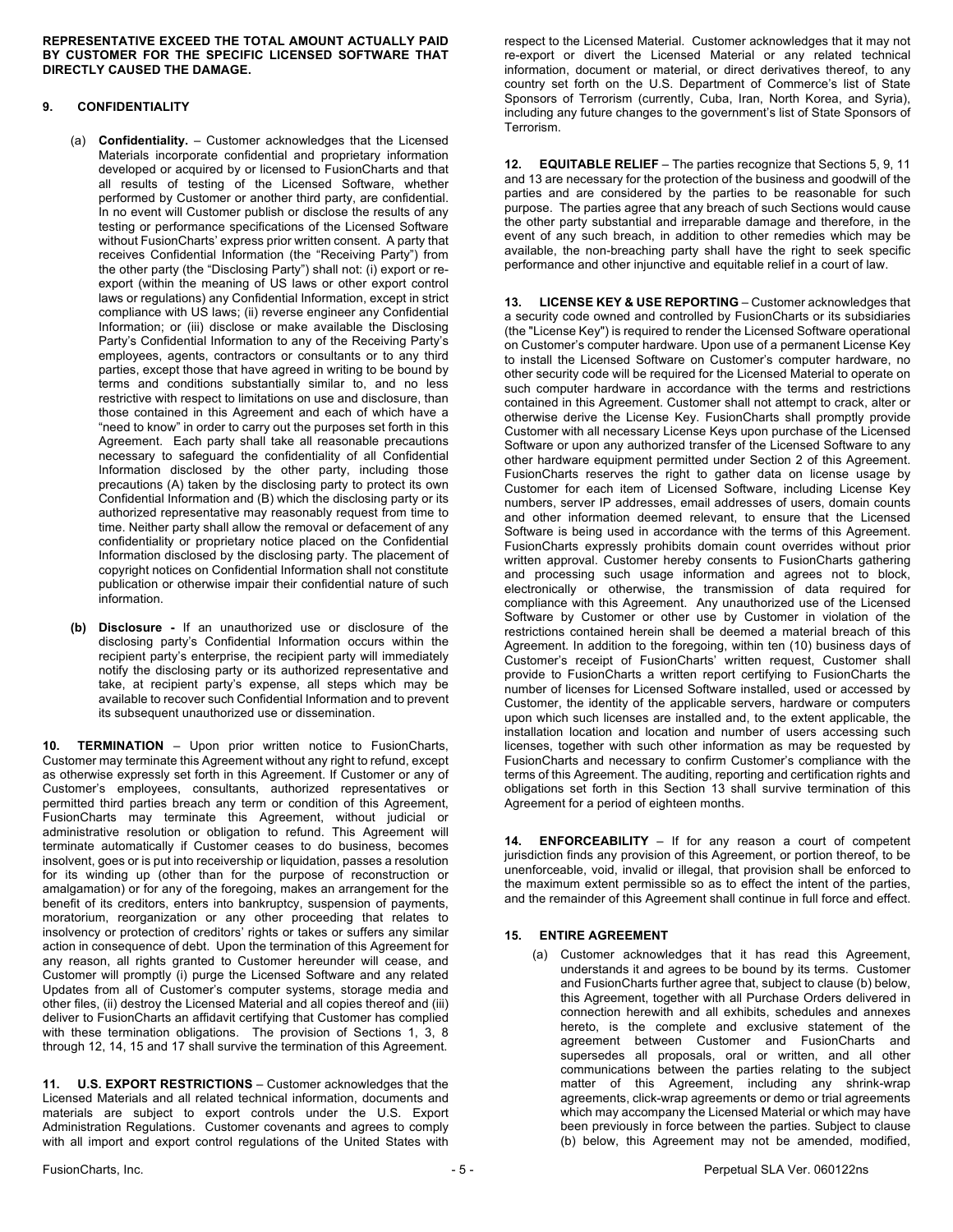supplemented or altered except by a written agreement that is signed by both parties.

**(b) UNDER NO CIRCUMSTANCES MAY THE TERMS OF THIS AGREEMENT OR ANY FUSIONCHARTS PURCHASE ORDER BE AMENDED, MODIFIED, SUPPLEMENTED, ALTERED, SUPERSEDED OR REPLACED BY ANY NON-FUSIONCHARTS INVOICE OR NON-FUSIONCHARTS PURCHASE ORDER OR OTHER SIMILAR INSTRUMENT DELIVERED BY CUSTOMER TO FUSIONCHARTS. EACH PARTY ACKNOWLEDGES AND AGREES THAT, AS A CONVENIENCE TO CUSTOMER AND ONLY FOR CUSTOMER'S INTERNAL ACCOUNTING PROCEDURES, CUSTOMER MAY DELIVER TO FUSIONCHARTS A CUSTOMER INVOICE OR CUSTOMER PURCHASE ORDER OR OTHER SIMILAR DOCUMENT FOR ANY TRANSACTION CONTEMPLATED HEREUNDER AND THAT NO ACTION BY FUSIONCHARTS, INCLUDING FUSIONCHARTS' DELIVERY OF ANY LICENSED MATERIALS OR ACCEPTANCE OF PAYMENT, SHALL BE DEEMED TO BE ACCEPTANCE OF ANY OF THE TERMS OR CONDITIONS CONTAINED IN SUCH CUSTOMER INVOICE OR CUSTOMER PURCHASE ORDER OR OTHER SIMILAR INSTRUMENT AND SUCH TERMS AND CONDITIONS SHALL BE VOID AND OF NO FORCE OR EFFECT, UNLESS ACCEPTED BY FUSIONCHARTS PURSUANT TO A WRITTEN INSTRUMENT SIGNED BY BOTH PARTIES.**

### **16. TRIAL LICENSE**

- (a) If Customer has installed Evaluation Software (as defined below) and Customer is authorized by FusionCharts to evaluate such Evaluation Software (as defined below), then only the terms and conditions of this Section 16 (including those Sections of this Agreement incorporated in this Section 16 by reference) will govern Customer's temporary use of such Evaluation Software (and no other terms of this Agreement shall apply to Customer or govern Customer's use of Evaluation Software) and upon purchase of a commercial license for such Evaluation Software, this entire Agreement, exclusive of this Section 16, shall apply to Customer and govern all use of the Licensed Material.
- (b) FusionCharts is the owner and provider of certain proprietary software and documentation that Customer may request to use, from time to time, on a temporary basis for the sole purpose of testing and evaluating such software prior to purchasing a commercial license for such software ("Evaluation Software"). All installation and usage of Evaluation Software by Customer requires a temporary License Key or trial License Key to be issued by FusionCharts and Customer is only permitted to use Evaluation Software during the term of the temporary License Key or trial License Key issued by FusionCharts.
- (c) Evaluation Software is provided to Customer solely for evaluation purposes for Customer's own testing and evaluation purposes (an "Evaluation") and upon delivering a temporary License Key or trial License Key to Customer, FusionCharts hereby grants Customer a non-transferable, nonexclusive, limited license to operate and use the Evaluation Software for such Evaluation during the period commencing on the date Customer downloads the Evaluation Software and ending on the expiration of the temporary License Key or trial License Key (including any extensions thereof authorized by FusionCharts, the "Evaluation Period"). Customer agrees not to cause or permit the reverse engineering, disassembly, modification, translation or decompilation of any Evaluation Software. Customer shall not copy the Evaluation Software, or create or develop any derivative software based upon the Evaluation Software.
- (d) Customer acknowledges that all Evaluation Software incorporates confidential and proprietary information developed or acquired by or licensed to FusionCharts and that all results of testing of the Evaluation Software, whether performed by Customer or another third party, are confidential. In no event will Customer publish or disclose the results of any testing or performance specifications of the Evaluation Software without FusionCharts' express prior written consent. Customer shall not remove or deface of any confidentiality or proprietary notice

placed on the Evaluation Software. The placement of copyright notices on Evaluation Software shall not constitute publication or otherwise impair their confidential nature of such information.

- (e) ALL EVALUATION SOFTWARE PROVIDED BY FUSIONCHARTS IS DELIVERED "AS IS, WHERE IS" AND FUSIONCHARTS SPECIFICALLY DISCLAIMS ANY AND ALL WARRANTIES OF ANY KIND INCLUDING WARRANTIES OF MERCHANTABILITY AND FITNESS FOR A PARTICULAR PURPOSE. FUSIONCHARTS DOES NOT WARRANT THAT THE EVALUATION SOFTWARE WILL OPERATE WITHOUT INTERRUPTION OR BE ERROR FREE. UNDER NO<br>CIRCUMSTANCES WILL FUSIONCHARTS OR ITS CIRCUMSTANCES WILL FUSIONCHARTS OR ITS AUTHORIZED REPRESENTATIVES BE LIABLE FOR ANY CONSEQUENTIAL, INDIRECT, SPECIAL, PUNITIVE, EXEMPLARY OR INCIDENTAL DAMAGES, WHETHER FORE-SEEABLE OR UNFORESEEABLE OR WHETHER BASED ON CLAIMS BY CUSTOMER OR ANY THIRD PARTY, ARISING OUT OF OR RELATED TO CUSTOMER'S USE OF EVALUATION SOFTWARE. IN NO EVENT WILL THE AGGREGATE LIABILITY OF FUSIONCHARTS OR ITS AUTHORIZED REPRESENTATIVES INCURRED IN ANY ACTION OR PROCEEDING RELATING TO CUSTOMER'S USE OF EVALUATION SOFTWARE EXCEED ONE HUNDRED DOLLARS.
- (f) The Evaluation and the evaluation license granted under this Section 16 shall automatically terminate immediately upon the earliest of (i) the expiration of the Evaluation Period, (ii) the date upon which Customer purchases a commercial license for such Evaluation Software and (iii) the date upon which either party notifies the other party of its termination of the Evaluation. Upon expiration of the Evaluation Period or the Evaluation, Customer shall cease using and shall uninstall and destroy the Evaluation Software unless Customer has purchased a commercial license for such Evaluation Software on or prior to such expiration.
- (g) Sections 1, 5, 8, 11, 14, 15 and 17(a) through 17(g) of this Agreement shall be deemed incorporated by this reference in this Section 16 and the Evaluation license granted under this Section 16.

### **17. MISCELLANEOUS**

- (a) Customer shall not assign, delegate or otherwise transfer this Agreement or any of its rights or obligations hereunder to any other person or entity, whether by contract, merger or by operation of the law, without FusionCharts' prior written consent. In the event of any merger of Customer or a sale of substantially all of the assets of Customer in which Customer is not the surviving entity, Customer may assign or transfer any licenses granted under this Agreement; provided, that Customer provides FusionCharts with written notice of such transfer within thirty days of such merger or sale. Any assignment or delegation in breach of this Section 17(a) shall be void. This Agreement shall be binding upon the parties hereto and shall inure to the benefit of the parties hereto and their respective permitted successors and assigns.
- (b) All notices or approvals required or permitted under this Agreement must be given in writing and delivered to the appropriate party at the address set forth in this Agreement or in any Purchase Order delivered in connection with this Agreement.
- (c) The waiver of compliance with or breach of any term or condition of this Agreement or the failure of a party to exercise any right under this Agreement shall in no event constitute a waiver as to any other failure to comply or breach, whether similar or dissimilar in nature, or prevent the exercise of any right under this Agreement.
- **(d) THIS AGREEMENT WILL BE GOVERNED BY AND INTER-PRETED IN ACCORDANCE WITH THE LAWS OF THE STATE OF TEXAS WITHOUT GIVING EFFECT TO ANY CHOICE OF LAW RULES. FUSIONCHARTS AND CUSTOMER HEREBY IRREVOCABLY AGREE ON BEHALF OF THEMSELVES THAT THE SOLE AND EXCLUSIVE JURISDICTION AND**